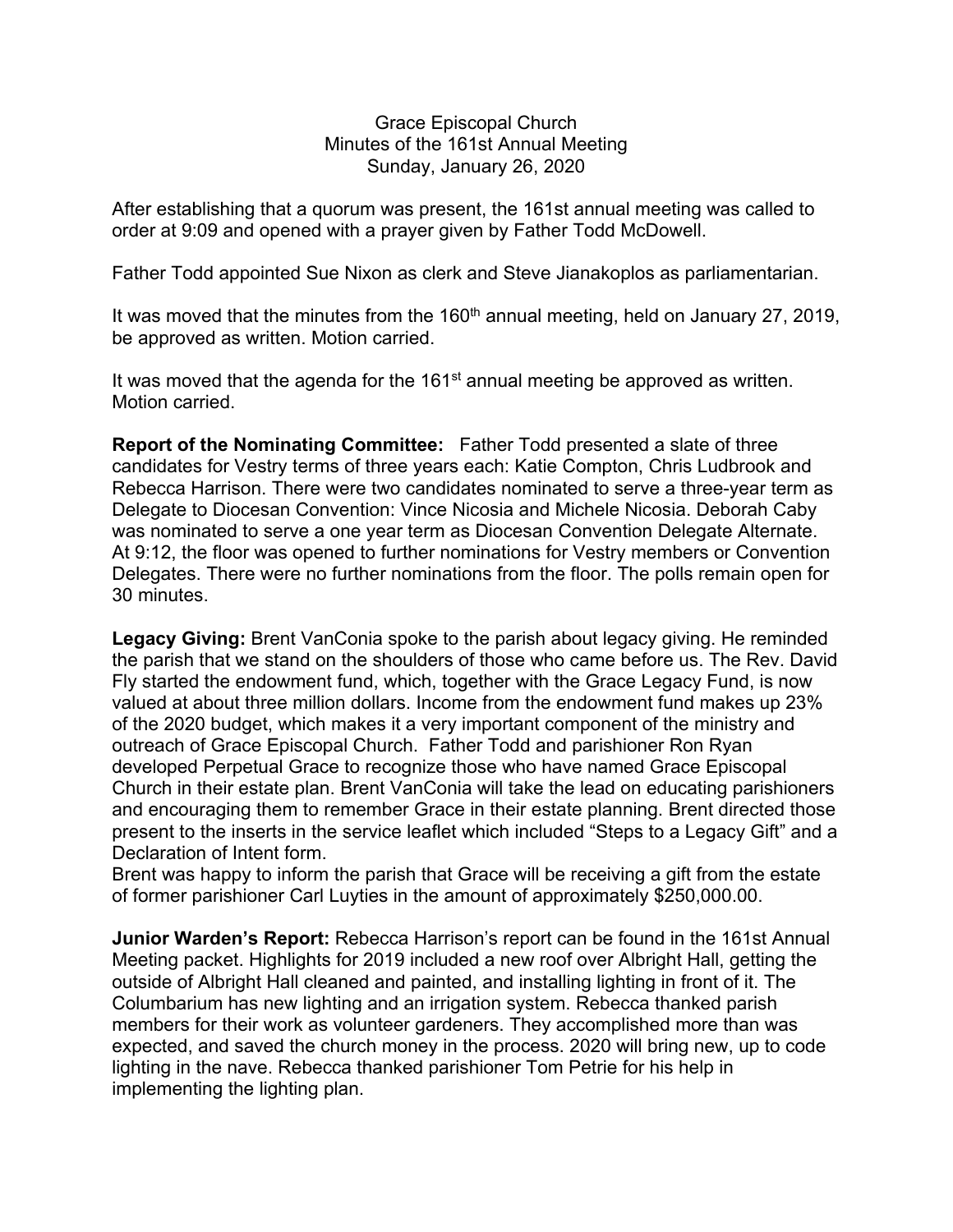**Senior Warden's Report:** Mike Heyer's report can be found in the 161<sup>st</sup> Annual Report packet. Mike thanked church staff, Vestry members and other volunteers for their service to Grace. He encouraged parishioners to consider serving on the Vestry. He briefly reviewed the successful capital campaign. Mike pointed out that Grace lost a dedicated staff person when Janis Greenbaum took a position with the Diocese. Her position is currently being staffed by volunteers. Mike closed with a statement of gratitude for the support that the people of Grace have provided him over the years.

**Treasurer's Report:** *Capital Campaign:* Tim Engelbrecht began his report with a review of the Our Journey Continues capital campaign. A detailed report can be found in the 161<sup>st</sup> annual meeting packet. The campaign received pledges (less 5% reserve and expenses) of \$595,182.44. To date, over \$300,000.00 has been collected, which is very encouraging given that it is the first year of a three year campaign.

Tim thanked Grace's staff and committee chairs for being good stewards of the church's funds. He thanked the finance committee members for their service to Grace. Tim thanked all parishioners for sharing their time, talent and treasure. Tim especially thanked parishioner Mike Fitzgerald for providing a yearly financial review of the church's books at no charge, which provides a significant cost savings to Grace. The report of the treasurer can be found in the 161<sup>st</sup> annual meeting packet. *2019 Budget Review:* Tim noted that the goal of the finance committee is to put together a balanced budget without sacrificing the values and mission of Grace Episcopal Church. 2019 ended with a surplus of \$510.00, but we didn't get there in the way we planned. 2019 saw the deaths and transfers of seven parishioners. A significant error on a pledge card led to an overstated budget amount for pledge income. The finance committee met with the church staff to balance the budget by cutting some expenses and by asking the parish to make additional contributions if they were able. It was noted that 2019 marked the seventh year that Grace has made its full Diocesan assessment payment.

*2020 Budget:* Tim presented the 2020 budget to the parish. Due to seven parish deaths and transfers, the initial budget for pledge income in 2020 was down by about \$50,000.00. This was ameliorated somewhat by the addition of six new pledges. Tim thanked Stewardship Committee chair Betty Bowersox, and the entire Stewardship Committee for their hard work on the stewardship campaign. The budget was balanced by making cuts that would not compromise the values and mission of Grace. Tim informed the parish that the monthly financial reports will show the budget results broken out into the five marks of mission.

**Rector's Comments:** Father Todd informed the parish that his sermon at the 8:00 and 10:00 services will serve as his report. Father Todd drew the attention of the parish to the Declaration of Intent leaflet in the service bulletin and stressed the importance of participation in the Perpetual Grace program. There are many experts at Grace who are happy to answer questions regarding legacy gifts.

Father Todd noted that this year's annual meeting packet is much shorter than it has been in the past several years. This is because Janis Greenbaum, who served as Grace's communications person, and had crafted the annual report packet in past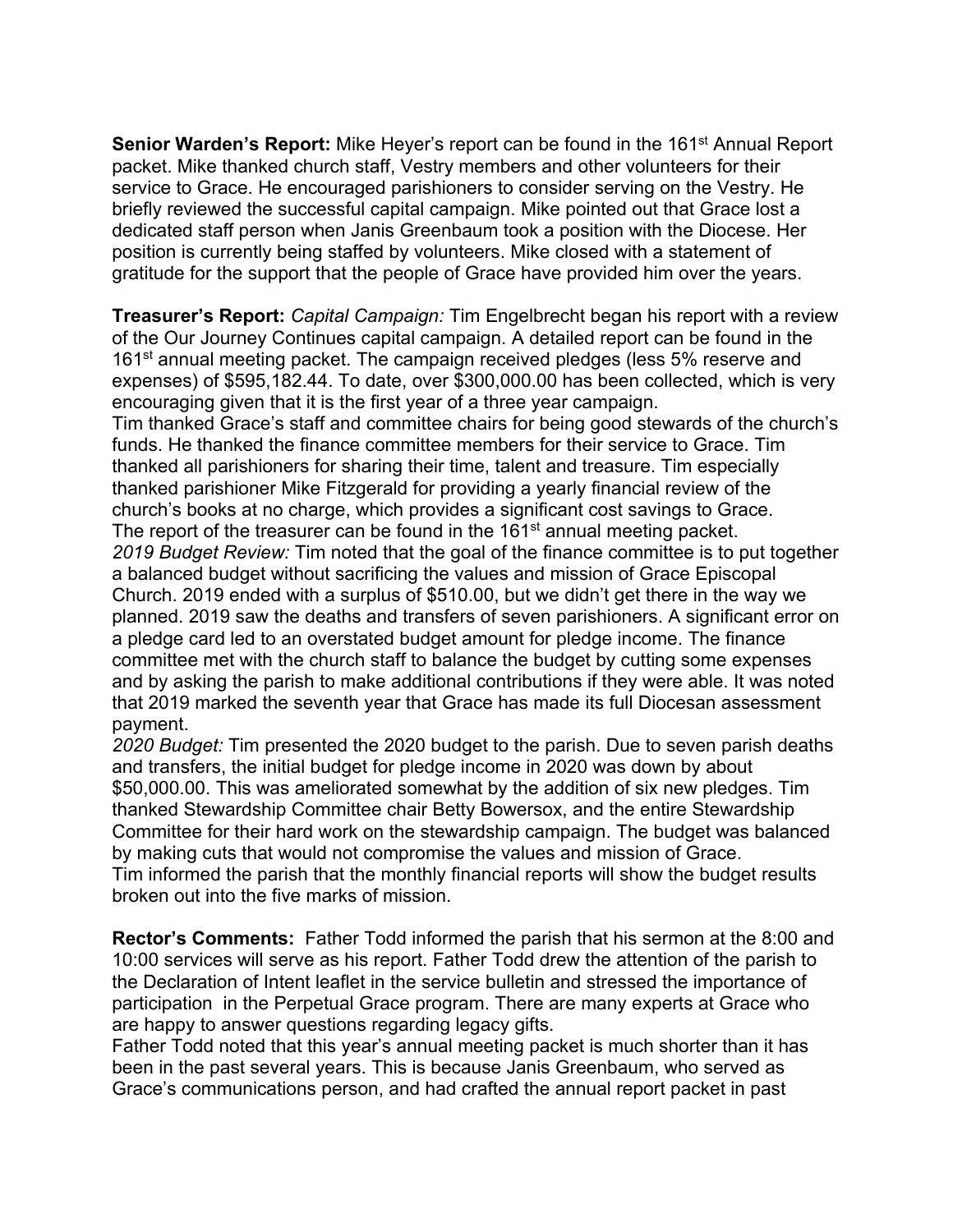years, accepted a position at the Diocesan level. All reports will be made available to the parish online. Father Todd moved that all reports for the 161<sup>st</sup> annual meeting, both printed and electronic, be received, by title, by the parish. Motion passed.

Father Todd extended thanks to all who have helped maintain our 60 year old building. Father Todd thanked the Vestry and the Finance Committee for eight years of balanced budgets. He noted that balancing the budget is not an easy task, and that not all requests can be met.

Father Todd extended thanks to outgoing Vestry member Tom Voller, and to the entire Voller family for their help with the garden beds.

Father Todd thanked Lyn Ballard, John Dotson and Dick Entenmann, who have completed their terms as convention delegates.

Father Todd thanked Don Neubacher, Diane Warhover and Chris Pierce, who have completed their terms on the Endowment Committee. He also thanked new committee members Julie Sward and Brent VanConia for agreeing to serve.

**Polls Close:** Hearing no further nominations from the floor, the polls were closed at  $9.42$ 

All those in favor of electing the slate of Vestry nominees put forth by the nominating committee were asked to answer "aye", those opposed "nay". Motion passed unanimously.

All those in favor of electing the slate of Diocesan Convention Delegate nominees put forth by the nominating committee were asked to answer "aye", those opposed "nay". Motion passed unanimously.

Father Todd asked parishioners with any questions to come forward.

Becky Coulter asked why the total for fundraising in 2019 was only \$245.00 when the budgeted amount was \$2500.00. Tim Engelbrecht explained that Skip Giessing had been heading up the fundraising efforts until he moved to Texas. A replacement for Skip was not found, and the fundraising fell by the wayside.

Chris Kurth asked what opportunities were being explored for additional clergy, staff or interns at Grace? Father Todd replied that he has asked the Diocese for a deacon or intern to serve at Grace for many years. There was hope that an intern would be coming to Grace in 2020, but the Diocese placed that person in another position. Father Todd is hopeful that Grace's request for an intern or deacon will be met by the incoming Bishop. Jim Davis asked if there is any flexibility in the budget to allow more money to be spent on marketing. Father Todd replied that we have had good success with marketing in the past six months thanks to the volunteer efforts of parishioner Rachel Major, who has been expanding Grace's presence on various social media sites. Rachel's efforts have led many people to the Grace website, and there has been an increase in the number of visitors to Grace services.

Ron Ryan asked what the White Fund loan balance is, and what the repayment plan is. Tim Engelbrecht stated that the White Fund loan balance is \$168,472.00. Monthly payments continue to be made, and at the end of the three year Our Journey Continues campaign, a paydown on the debt of nearly \$60,000.00 will be made. Father Todd noted that the interest rate on the loan is extremely low.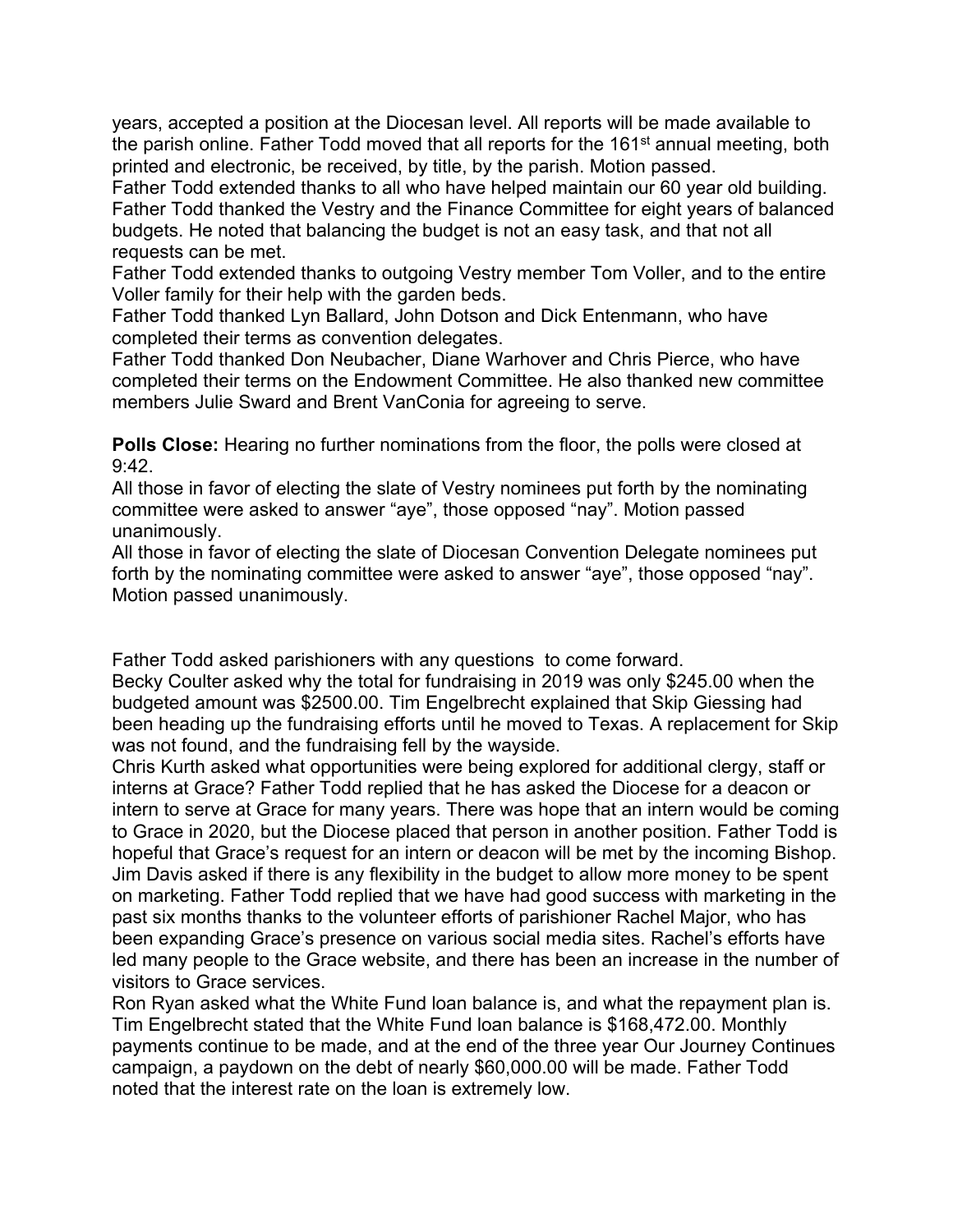It is the custom of the parish to recess the meeting at this time, so preparations can be made for the 10:00 Eucharist, and to adjourn the meeting at the dismissal of the 10:00 service. All in favor of adjourning the meeting at the 10:00 service dismissal were asked to answer "aye", those opposed "nay". Motion passed unanimously.

Respectfully submitted,

Sue Nixon Secretary of the Vestry